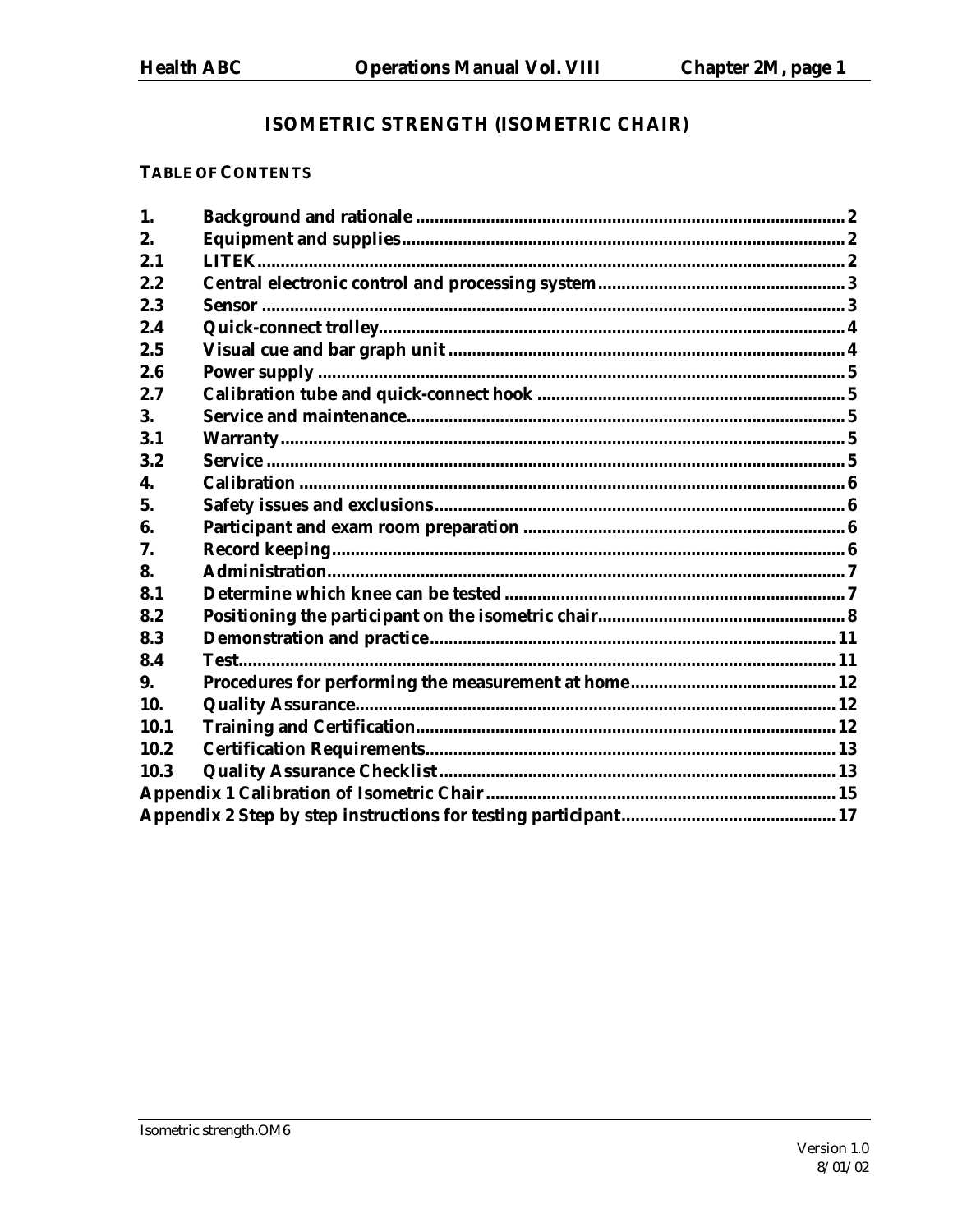## **ISOMETRIC STRENGTH (ISOMETRIC CHAIR)**

#### **1. Background and rationale**

Lower extremity strength is of critical importance to maintaining independence and mobility in old age. Isometric strength assesses force against a fixed object and is highly correlated with our other measure of strength, isokinetic strength, measured by the Kin-Com Dynamometer. The isometric chair is a portable device designed to measure strength with knee extension, and was designed specifically for the Health ABC study. We will be comparing how well the isometric chair and the Kin-com measure change in strength over time.

## **2. Equipment and supplies**

- Adjustable-height chair
- Torque sensing assembly
- Visual cue and bar graph unit
- Central control and processing unit with alphanumeric liquid crystal display and 4x4 keypad.
- Replacement trolley Velcro straps
- Tape measure
- Kim-wipes $TM$

# **2.1 LITEK**

| <b>Vertical Range:</b><br>(Measured from floor to top)<br>surface of seat) | $0.40 - 0.67$ meters<br>$(in -12 cm increments)$ | $(16 - 26.5$ inches)<br>$(in ~ 0.5$ inch increments) |
|----------------------------------------------------------------------------|--------------------------------------------------|------------------------------------------------------|
| Seat Depth:                                                                | 0.41 meters                                      | $(16$ inches)                                        |
| Adjustable Backrest Range:<br>(Measure from front of seat)                 | $0.25 - 0.51$ meters                             | $(10 - 20$ inches)                                   |
| Seat Width:                                                                | 0.485 meters                                     | $(19$ inches)                                        |
| <b>Span Between Arms:</b>                                                  | 0.55 meters                                      | $(21.5$ inches)                                      |
| <b>Nominal Weight Capacity:</b><br>$(136 \text{ kg})$                      | 1335 Newtons                                     | $(300$ pounds)                                       |
| Weight: (12.5 kg)                                                          | 122 Newtons                                      | $(27.5$ pounds)                                      |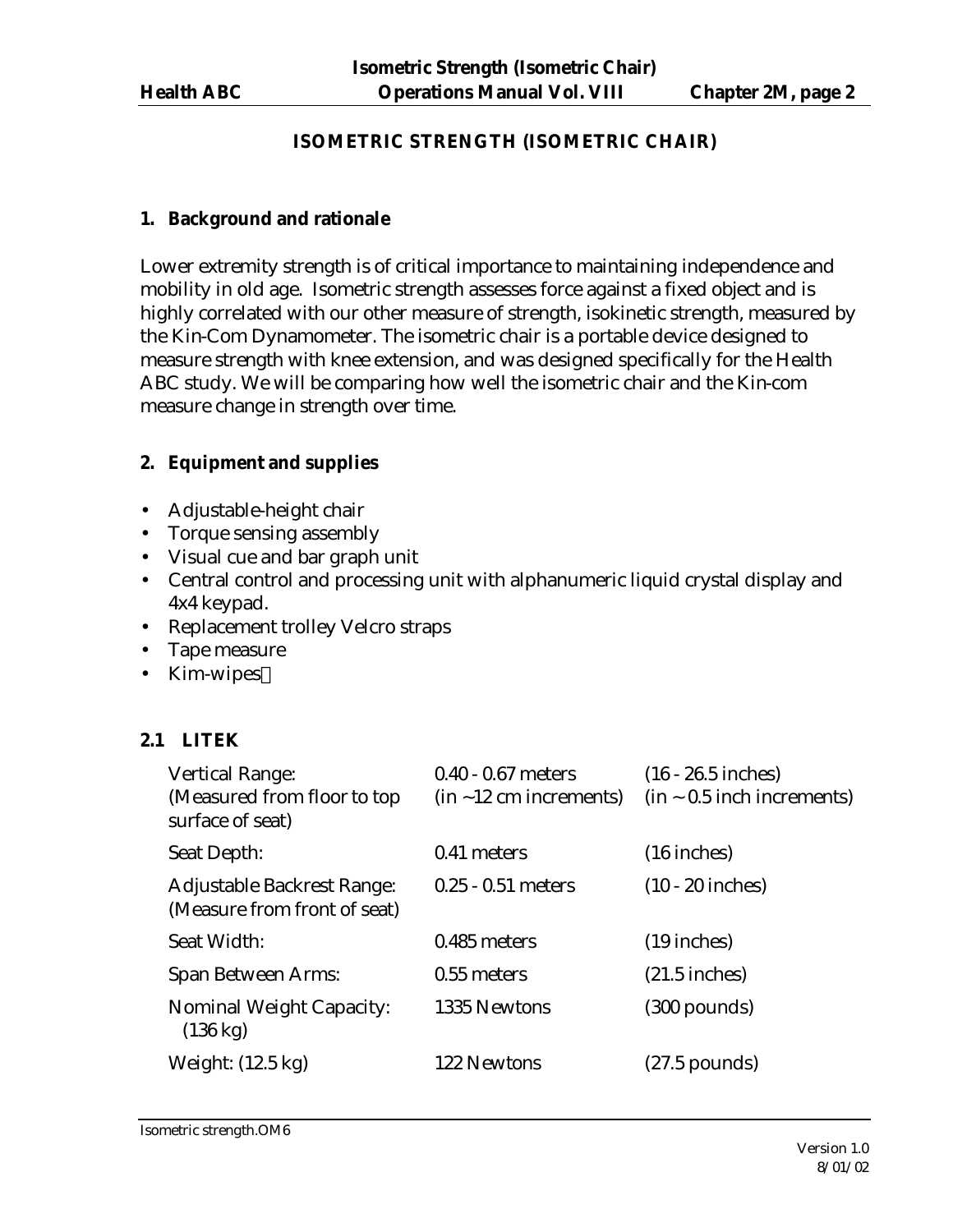# **2.2 Central electronic control and processing system**



The central control unit is a microprocessor-based controller that serves as the user interface and real-time computational engine for the system. It performs a number of critical tasks, including:

- \* Delivery of visual cue and feedback, and capture and processing of sensor data
- \* Calculation of maximum torque
- \* Calculation and display of false-real time torque measurements in sub-second intervals
- \* Execution of user commands received via a menu-driven interface
- \* Display of processed results on an alphanumeric Liquid Crystal Display (LCD)
- \* Coordination of interactive sensor calibration procedures
- \* Providing direct access to analog sensor signals and the green light cue.

#### **2.3 Sensor**

The sensor measures force. Torque is calculated as the product of force and torque arm length. The torque arm length is equal to the length measured between the lateral joint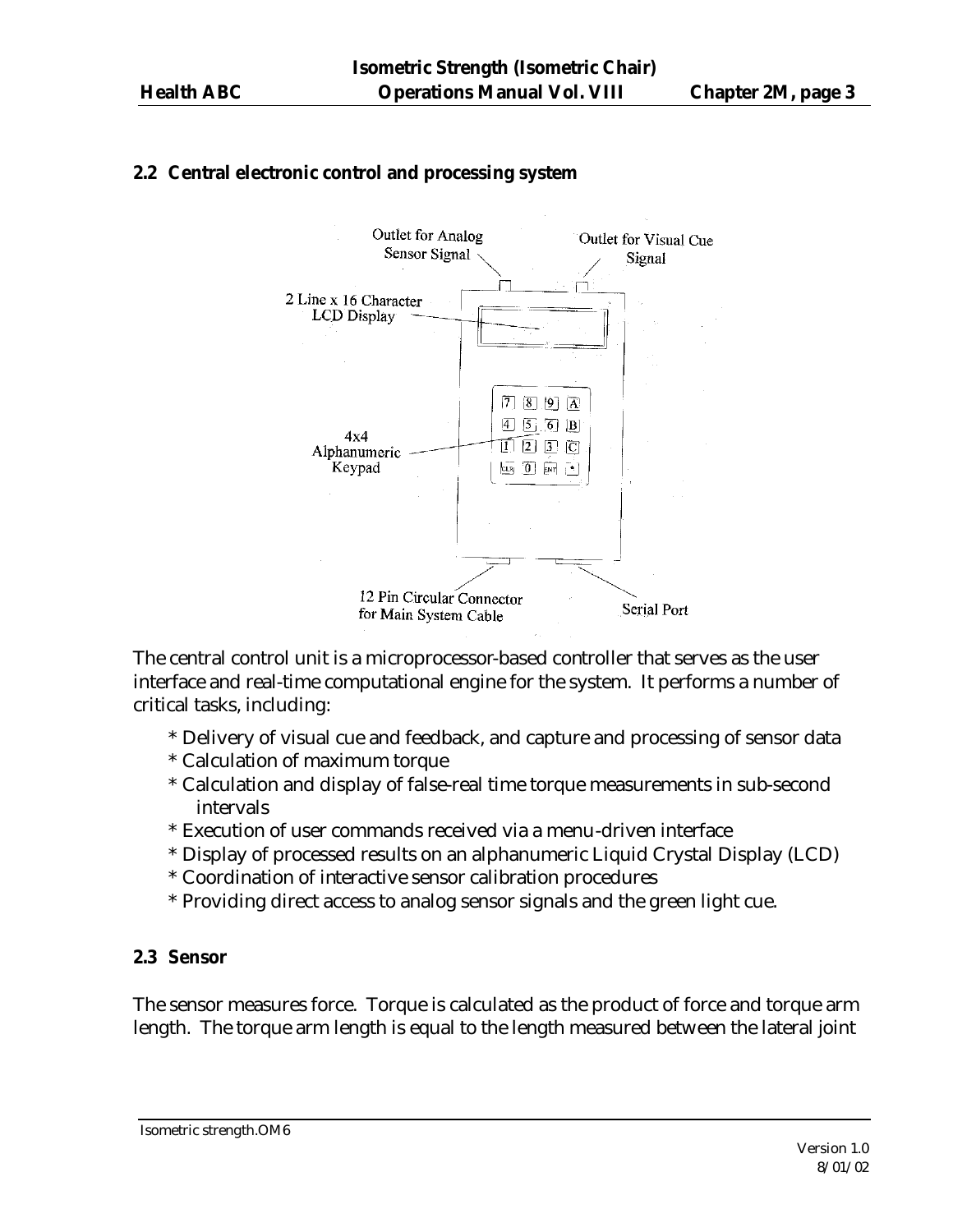line of the knee and the bottom surface of the heel plus 0.0251 m, which is the distance from the top surface of the trolley platform and the transducer axis.

## **2.4 Quick-connect trolley**

Distance from floor to top of platform on which the heel rests: 4.6 inches Distance from top of platform to transducer axis: 0.99 inches Trolley weight: 3.4 pounds

## **2.5 Visual cue and bar graph unit**



13 light emitting diodes ~1.9 cm (3/4 inch) in diameter (all but green light covered for this test) 1 green visual cue go light

12 bar graph lights (10 yellow, 2 red)

Main Body Size: 15.3 x 1.6 x 1.57 (inches)

Base Size: 5.1 x 3.8 (inches)

Note: for the Health ABC study, the red and yellow lights will be covered. The participant will only see the green light.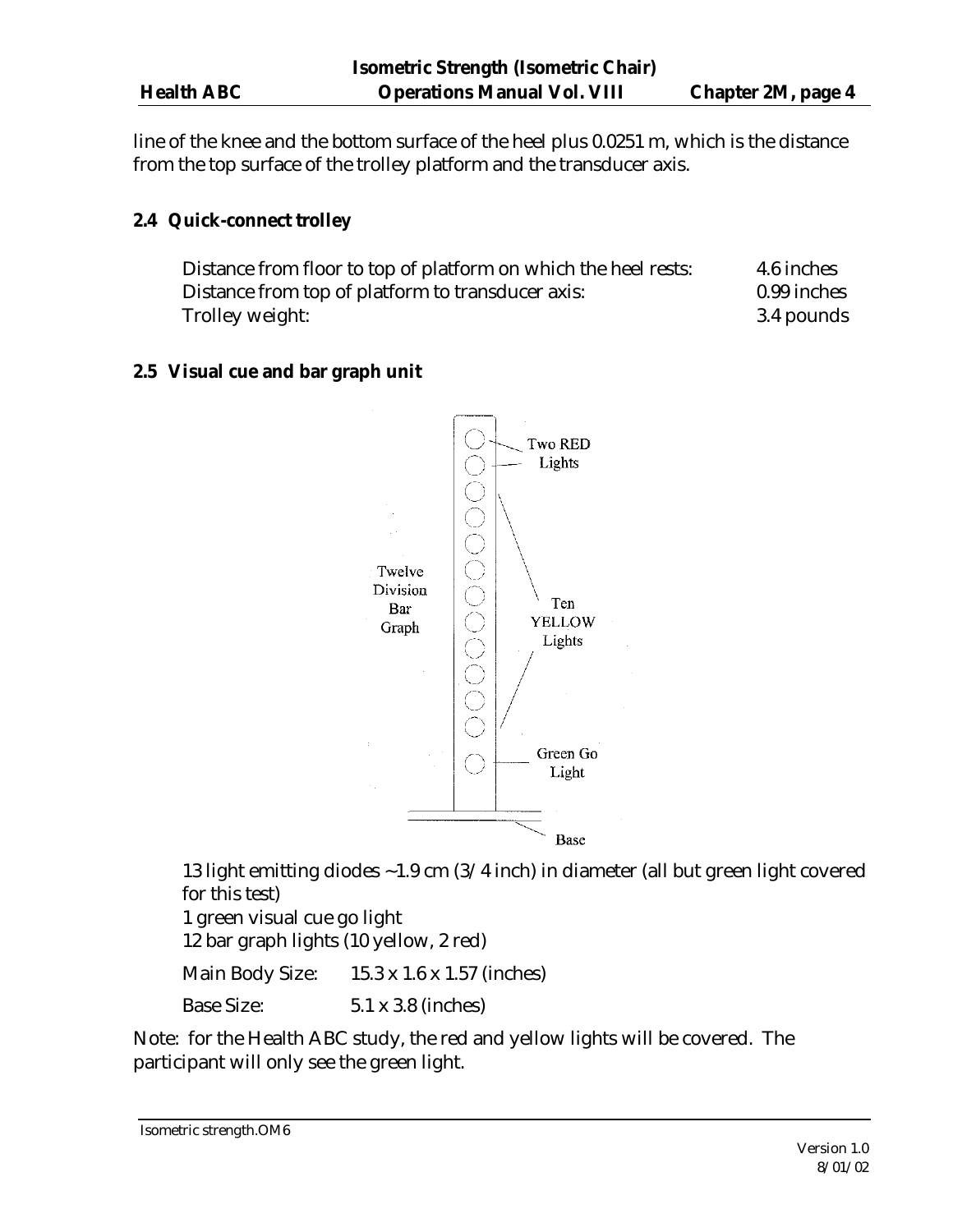## **2.6 Power supply**

A hospital-grade power supply unit provides safe isolated power to the system. The unit is plugged into a standard 3-prong AC outlet. The unit has a built-in circuitbreaker protection with no overshoot on turn-on or turn-off and delivers only low voltage/low current DC power to the chair electronics. No AC power is delivered beyond the wall-mount power supply.

## **2.7 Calibration tube and quick-connect hook**

A 6 5/8-long stainless steel tube and a stainless steel hook/quick connect hook are provided for easy system calibration.

## **3. Service and maintenance**

## **3.1 Warranty**

Bio Logic Engineering Inc. warrants all parts and labor for 30 days after delivery against faulty workmanship or defective materials. The warranty does not include damage resulting from improper handling and accidents. In addition, the warranty does not cover unauthorized repairs or alterations to any part of the system. All returns must be preceded by contacting Bio Logic to obtain return authorization.

> Bio Logic Engineering Inc. 1675 North Lima Center Road Dexter, MI 48130-9771 Phone: (734) 433-9256 e-mail: 104232.2652@Compuserve.com

## **3.2 Service**

If the system should become defective within the warranty period due to faulty workmanship or defective materials, Bio Logic will repair or service any defective parts free of charge. In the event of damage due to improper handling or accident within the warranty period, Bio Logic will provide service, charging parts, travel expenses, shipping and labor at a rate of \$100 per hour. After the warranty expires, Bio Logic will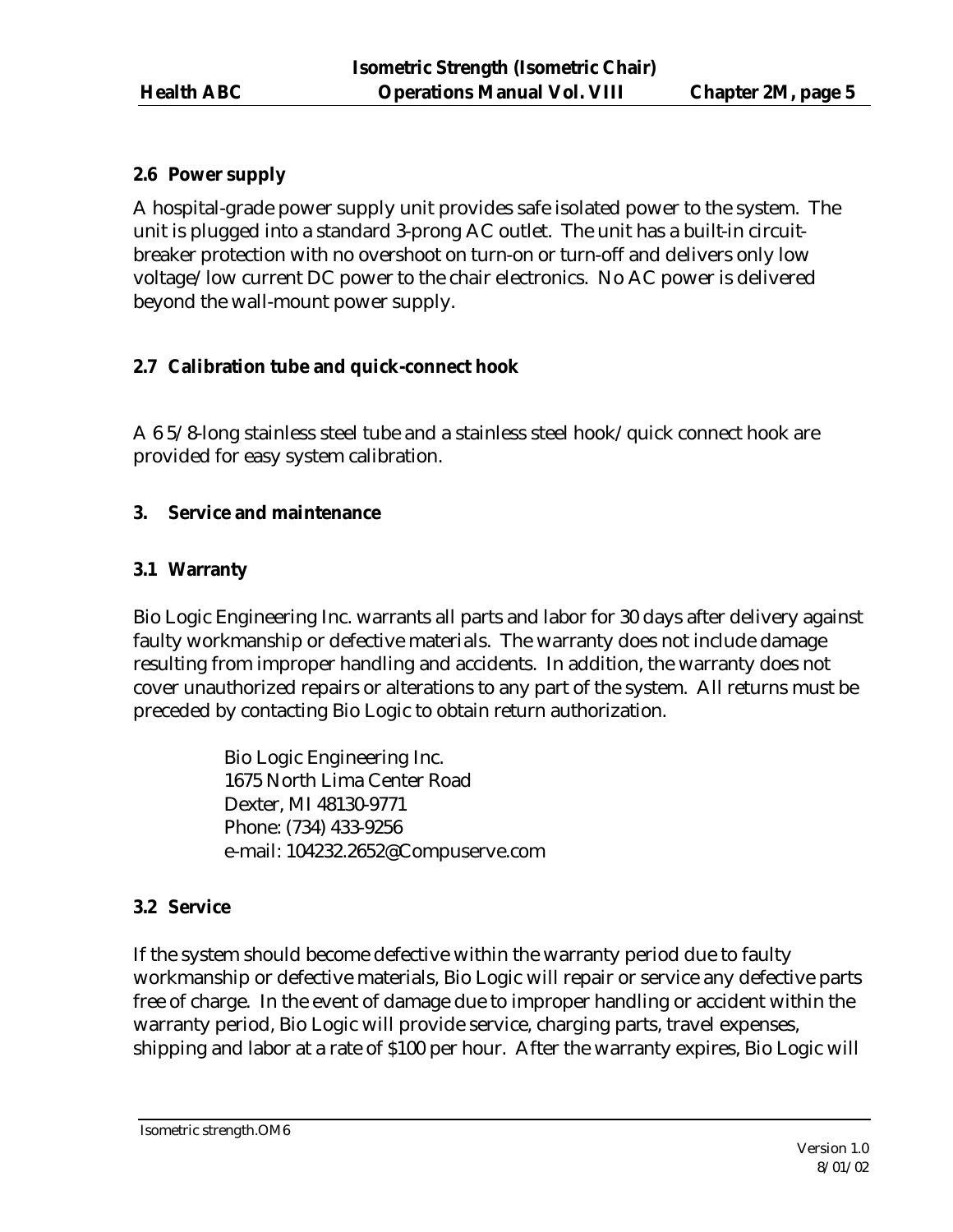charge parts, travel expenses, shipping and labor for service at our standard rate, presently \$100 per hour which is subject to change at any time. Replacement of parts is at the discretion of Bio Logic. Any part(s) replaced become property of Bio Logic.

## **4. Calibration**

See Appendix 1 for step-by-step calibration instructions. These should be followed once a week. Each clinic needs two weights for calibration with a difference of at least 15 to 20 pounds between weights.

## **5. Safety issues and exclusions**

Participants should not be tested for the isometric knee strength if they have bilateral total knee replacements. If they have had one knee replaced, the other knee should be tested.

The isometric knee strength should be terminated if knee pain prevents the participant from pushing hard after either Trial 1 or after Trial 2.

If knee pain prevents the participant from pushing hard after Trial 1 or Trial 2, then the other leg, if it has no knee replacement, should be tested.

## **6. Participant and exam room preparation**

The chair should be placed in a quiet office or exam room that can accommodate the participant and the examiner.

## **7. Record keeping**

Forms are provided as the only means of data collection because the central control unit does not collect data. The central control unit is only used to display results on the LCD. The one piece of participant data that will be entered into the central control unit is the participant's lower leg length.

IMMEDIATELY record the following data on pages 22 and 23 in the Year 6 Clinic Visit Workbook:

- Leg being tested / side to measure
- Participant's lower leg length in meters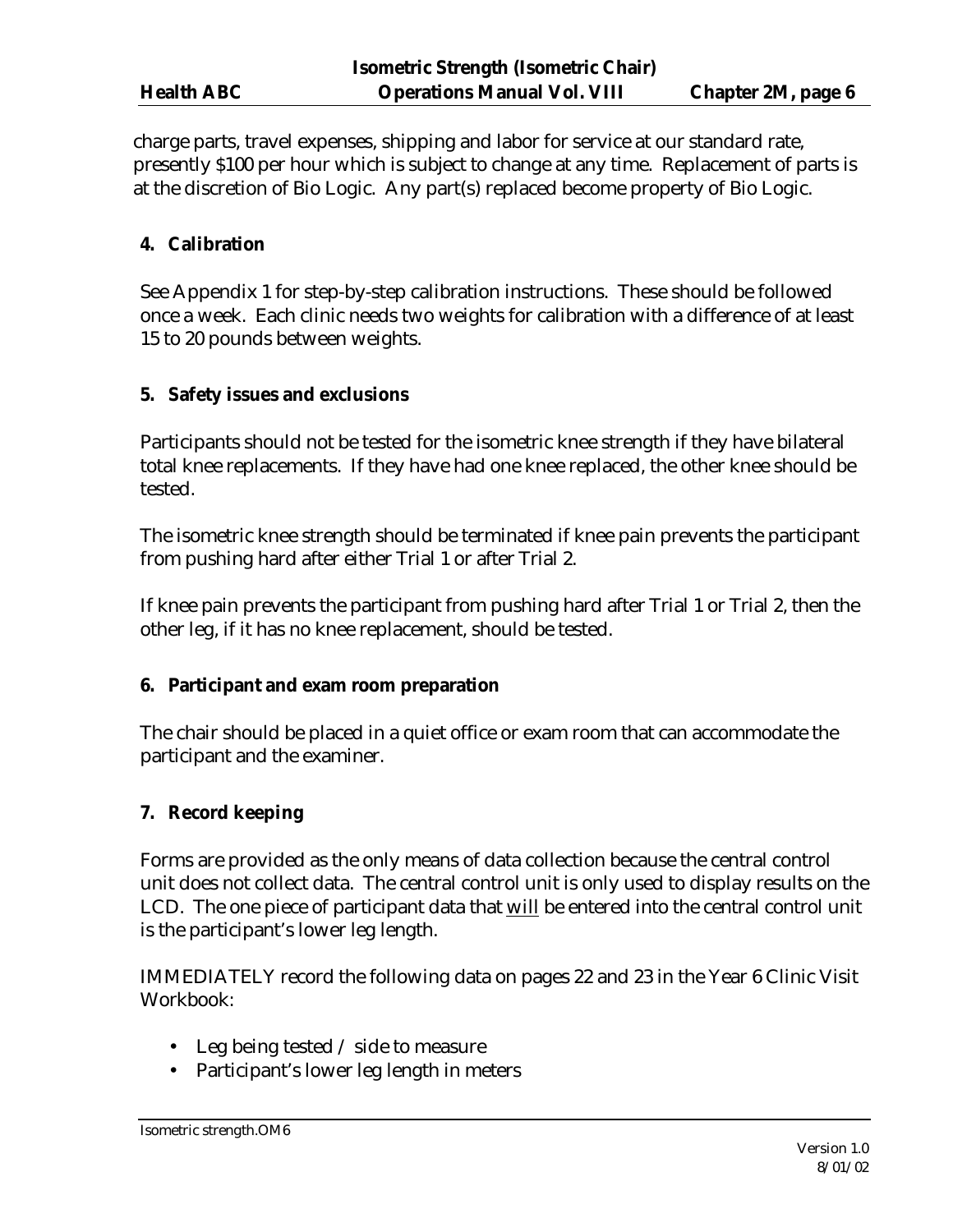- Results, including maximum torque (Nm), maximum rate torque (Nm/sec), reaction time (msec), and time to 50% MVTD (msec)
- If test not performed, why?
- Which connecting rod was used?
- What is the seat height?
- What is the seat depth?

Note: To obtain values for maximum torque, maximum rate torque, reaction time, and time to 50% MVTD, go to the main menu and press "B=Display;" this will display all the values you need to record. Keep pressing "B" to toggle between values.

NOTE: IT IS VERY IMPORTANT TO RECORD PARTICIPANT RESULTS AS THE CENTRAL CONTROL UNIT DOES NOT STORE THEM INTERNALLY. THE UNIT WILL ALLOW YOU TO RETRIEVE ONLY THE RESULTS OF THE PREVIOUS TRIAL.

## **8. Administration**

## **8.1 Determine which knee can be tested**

Determine which knee can be tested:

Script: "Have you ever had knee surgery on either leg where all or part of the joint was replaced?"

Unless contraindicated, the participant should be measured on the same leg as they were measured at Year 3. If the participant did not have the Isometric Chair test during Year 3, measure on the same leg of their last Kin-Com exam. For most participants, the last Kin-Com exam will have been done on the same day that they are being administered the Isometric Chair test. Look on page 20 of the Year 6 Clinic Visit Workbook to see which leg was tested during the Kin-Com exam. If the participant did not have the Isometric Chair measurement at Year 3, and if they were excluded from the Kin-Com exam during Year 6, refer to the Data from Prior Visits Report to see which leg was tested during the most recent Kin-Com exam. If the participant never had a Kin-Com exam, test the right leg unless contraindicated. If the participant has had a knee replacement since Year 3, that precludes testing the original leg.

If the participant has had bilateral knee replacements, do not test.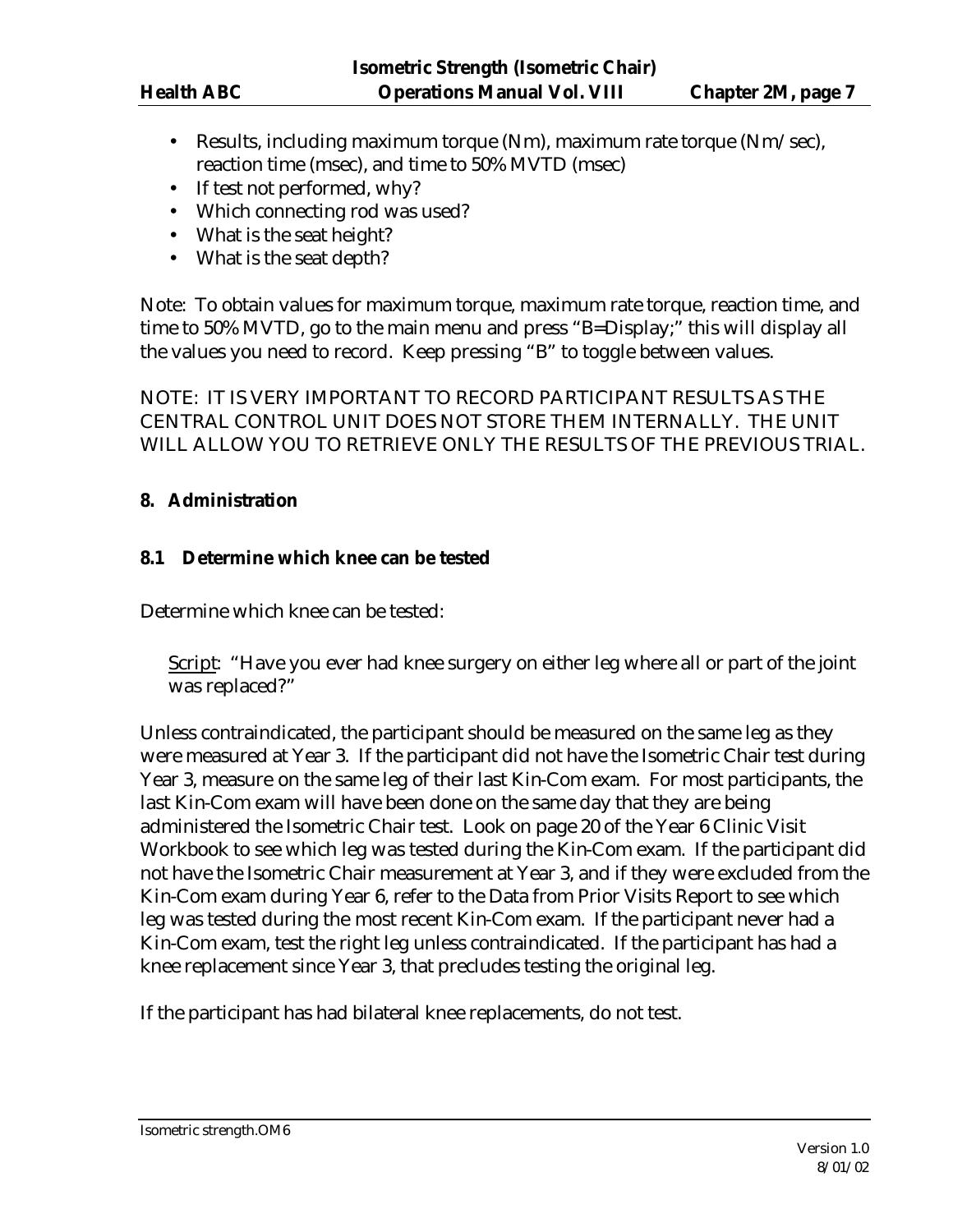#### **8.2 Positioning the participant on the isometric chair**

Use the same positioning parameters from the Year 3 visit to position the participant in the chair. The rod length, vertical seat height, and seat depth will be on the Data from Prior Visits Report.



Instruct participant:

Script: "Now I would like you to sit in the chair with your hands holding onto the arm rests of the chair. Please hold onto the arm rests during all testing."

#### **Instructions for participant who had no previous isometric chair test:**

1) If the participant did not have a previous isometric chair test, determine which connecting rod should be used during the test. The middle connecting rod will be used a majority of the time. To determine which extension rod should be used:

Position the participant on the chair: The middle of the participant's thigh should be at the end of the chair with their knee joint at a 90-degree angle. This will determine what size connecting rod to use. If the knee joint is not at a 90-degree angle, change the connecting rods until the 90-degree angle is achieved.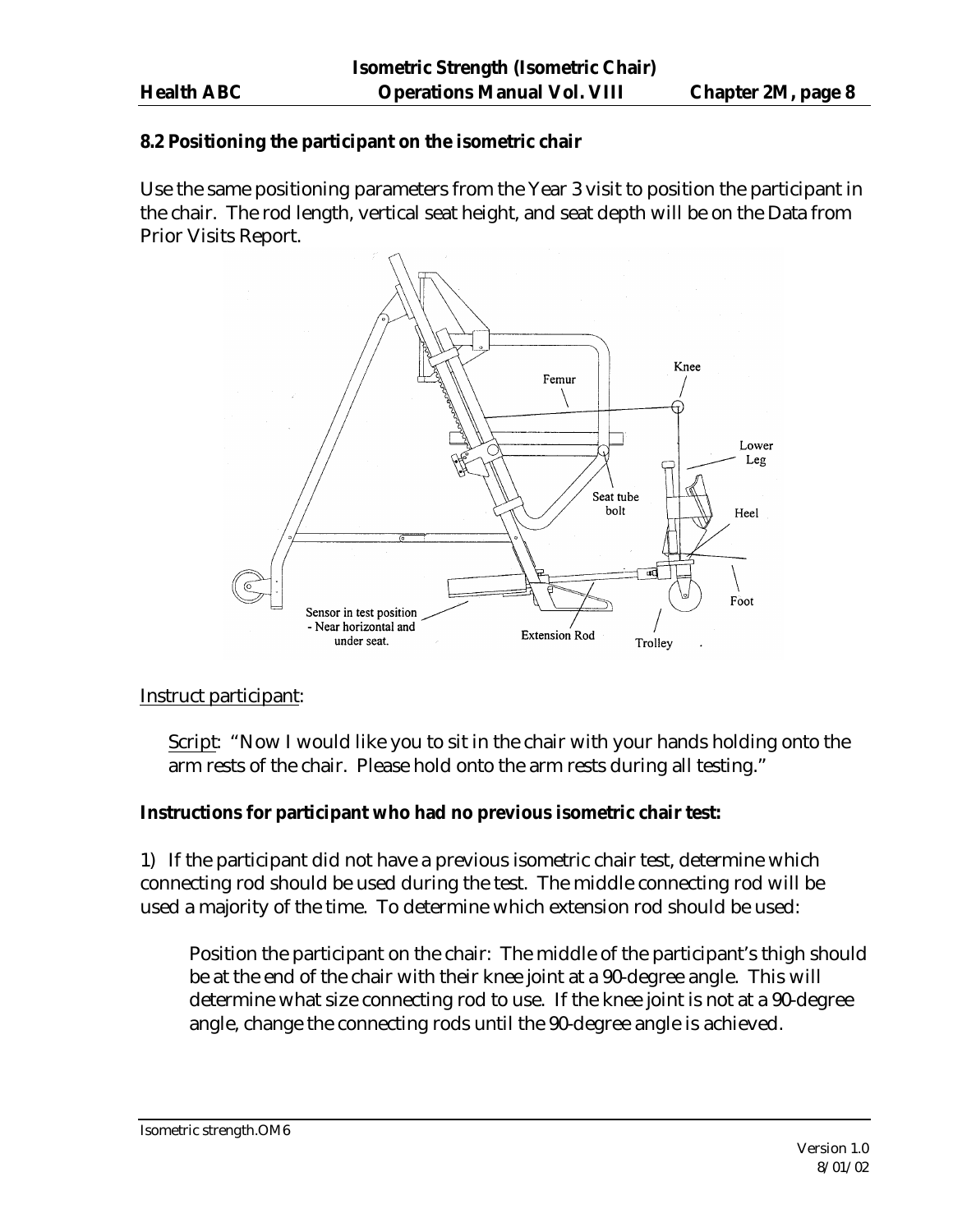2) Vertical seat adjustment

a. Proper seat height will allow for a  $\sim$  1-finger cushion between the participant's thigh and the cushion of the seat.

b. The leg should run parallel with the connecting rod. The connecting rod is at a slight angle so you want the participant's leg to run at the same slight angle.

c. Record the position of the seat height by measuring the distance between the top end of the seat back and the first stop as noted below.



3) Horizontal adjustment of mesh bracket

The knee joint should first be at a right angle as discussed above in determining which connecting rod to use. Once the knee is in position, the back support should be moved forward or back to provide substantial lower back support.

Record the position of the mesh bracket by measuring the distance in mm as noted above. Be sure to measure the mesh bracket on both sides of the chair. The seat depth should be exactly the same on both sides.

## **Instructions for all participants (whether they had the isometric chair test previously or not) adjust the following:**

1) Lateral adjustment of the sensor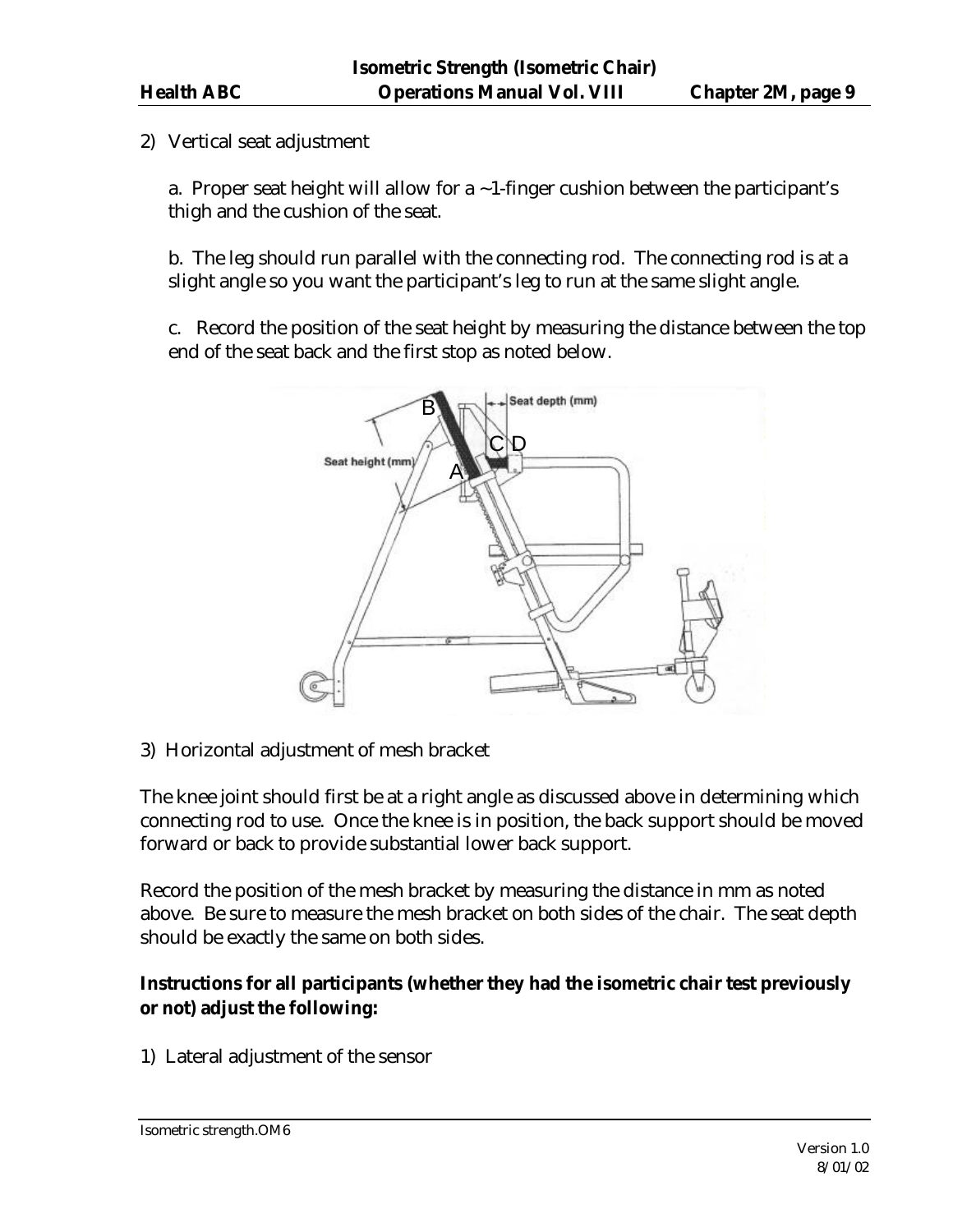The sensor should run parallel with the shaft of the thigh when observed from above.

2) Place padding under the non-tested leg until the foot is no longer touching the floor.

3) Strap the participant into the chair using the belt. The belt should be placed across the lap of the participant.

4) Place a Kim-wipe<sup> $TM$ </sup> on the trolley heel and then place the participant's heel onto the trolley.

5) Check the Data from Prior Visits Report for the participant's lower leg length. If the participant has not done the isometric chair test previously, measure from the mid-knee joint (top of the lateral tibial condyle - see figure below) to the base of the trolley. Record this measurement in the LCD.



To change lower leg length on the display go to the main menu and press "C=Cal." Press "C" until "change lower leg length" appears on the screen. Press "enter." Enter leg length in meters. Press "enter." Also record the leg-length measurement on the Isometric Strength data collection form (in the Year 6 Clinic Visit Workbook).

6) Strap the participant's heel into place using the shin pad connected to the trolley**. The shin pad should not be strapped too tightly to the participant's leg. There should be at least 2 finger breadths of play so that the participant's heel comes off the heel rest during the strength test. Allow the pad to give a little.**

7) Perform one final check on participant positioning, particularly knee joint angle and parallel position of shaft of the thigh. You may need to have the participant move forward or back a little in the chair to get a 90 degree angle (check with a T-square) at the knee.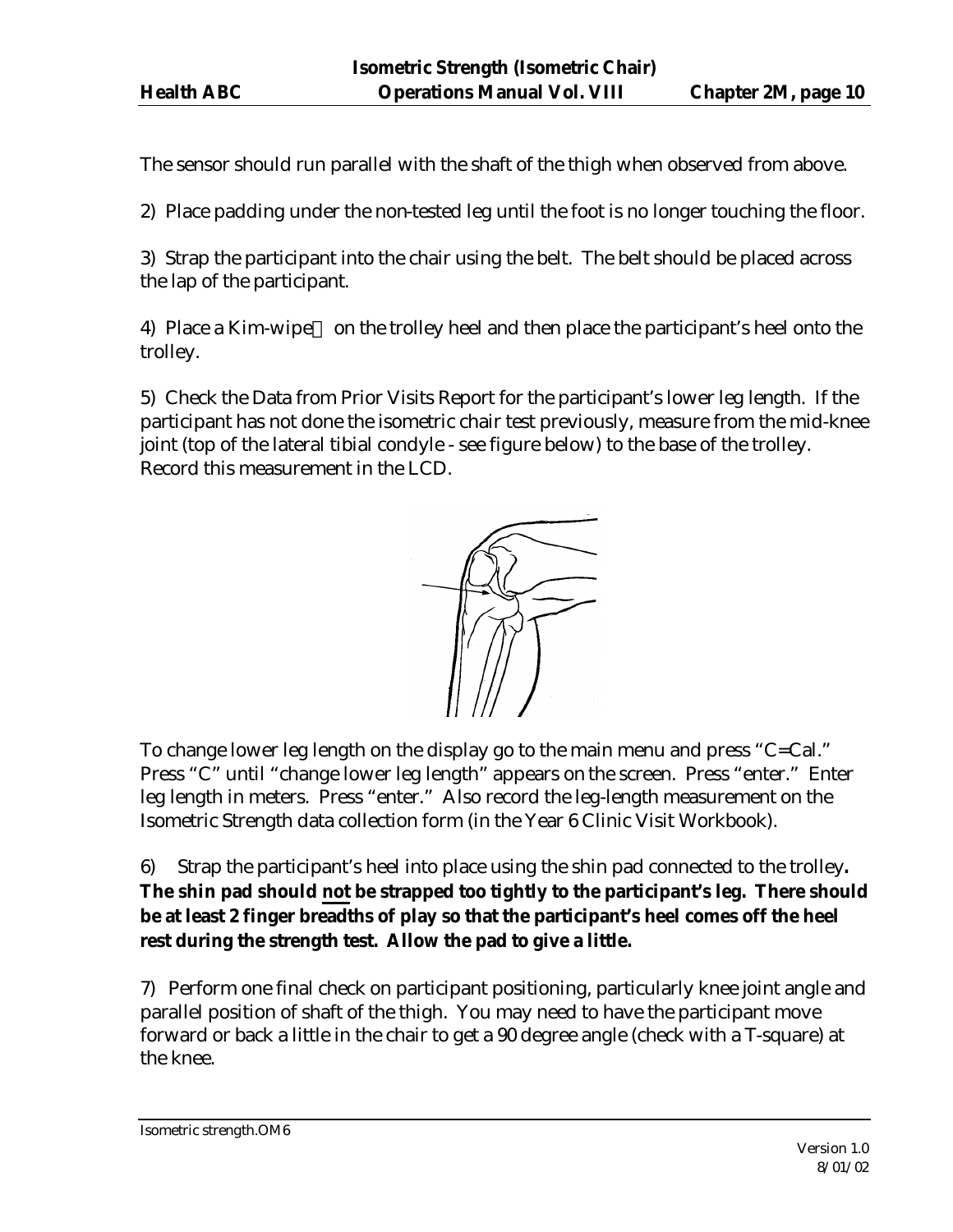#### **8.3 Demonstration and practice**

Give the participant one practice trial at a 50% effort. This allows the participant to get the feel for how this test is going to go. Make sure that the participant relaxes and exhales slowly while pushing.

Script: "OK, this first test is going to be a practice test. When I say 'push,' all I want for you to do is to push forward against the pad. Please don't hold your breath as you push. Just relax and exhale slowly. The pad will not move. Since it's a practice test, I just want you to give me a 50% effort. I want you to push for 4 seconds or as long as you can. Ready, push, push, push, OK relax."

Then give the participant one practice trial at a 100% effort.

Script: "Now I need you to try a practice test at full effort. When I say 'go,' push as hard as you can. Ready, push push, push, OK relax."

The examiner should watch the participant closely to make sure that they are not pushing down on the heel rest during the test. **It is very important that the heel come off the rest during the test. Pushing down on the heel rest will falsely elevate the results.** If they are pushing down on the heel rest during the test, the test should be started again and the participant instructed to kick out. Loosen the strap, if needed to give enough room for the heel to come off the heel rest.

If the participant has knee pain during the practice push, do not test that leg. Do not record anything under Trial 1 Maximum Torque, Max Rate Torque, Reaction Time, and Time to 50%, and mark the "Yes" response option to the question: "Did participant have knee pain?" (Trial 1) (page 22, Year 6 Clinic Visit Workbook). Measure the lower length of the other leg and record this measurement at the top of page 23, and test the other leg.

## **8.4 Test**

Once the participant has practiced the testing procedure, tell them that you will do the real test. Again, make sure that the participant relaxes and exhales slowly while pushing. Turn the green light toward the participant.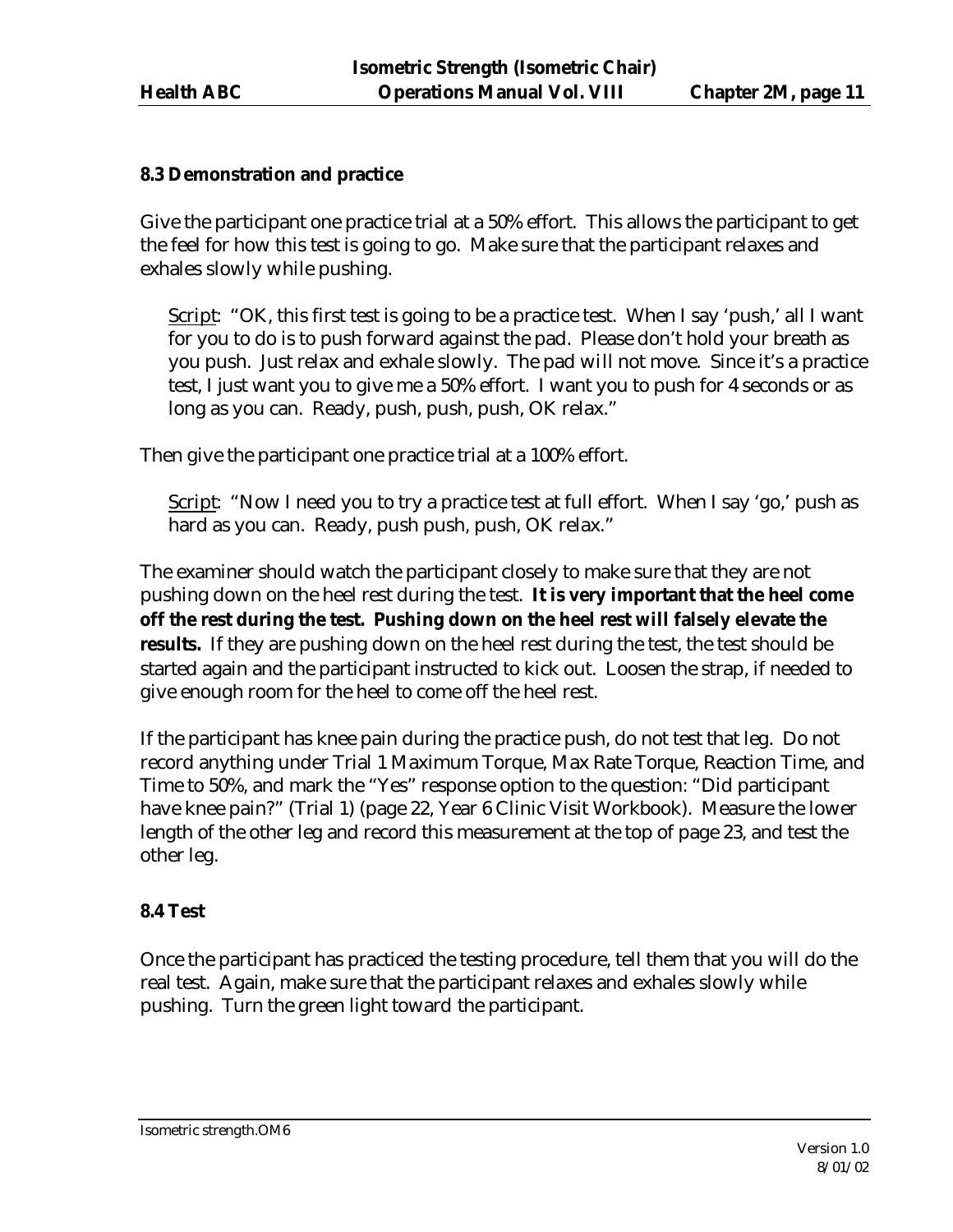Script: "OK, now we will do the real test. As soon as you see the green light go on I want you to push as hard as you can against the pad. You're going to give a 100% effort. I want you to push for 4 seconds or as long as you can. We will do three trials. Please don't hold your breath as you push. Just relax and exhale slowly. Ready, (green light) Push, push, push, OK relax."

NOTE: IT IS VERY IMPORTANT THAT YOU GIVE STANDARD ENCOURAGEMENT DURING THE TEST.

Wait 25 seconds between each trial just to let the participant relax their leg. Do not wait too long between trials as it will increase their leg strength.

If the Maximum Torque measurement exceeds 300 Nm for any trial, record this trial in the nonscannable margin of the data collection form and have a second examiner come in to assess if the participant is performing the test correctly. Repeat the participant trial and record the values for this trial.

Perform no more than three trials on each leg. If after Trial 1 or Trial 2 the participant is feeling KNEE pain that prevents them from pushing hard, perform the test on the other leg. If they feel KNEE pain on the other side, discontinue the tests.

NOTE: MAKE SURE THAT THE PAIN THAT THE PARTICIPANT FEELS IS KNEE PAIN AND NOT LEG PAIN. THE PARTICIPANT MAY FEEL SOME PAIN ON THE SHIN DUE TO THE SHIN PAD.

## **9. Procedures for performing the measurement at home**

This examination is performed the same way at home as it is in the clinic.

## **10. Quality Assurance**

## **10.1Training and Certification**

Training will be provided at the Year 6 training session in Pittsburgh. The training will consist of machine operations and the fundamentals of testing, as well as study-specific procedures. After the initial training session, operators should practice on other staff members and themselves until reliable measurements are achieved. Training should include: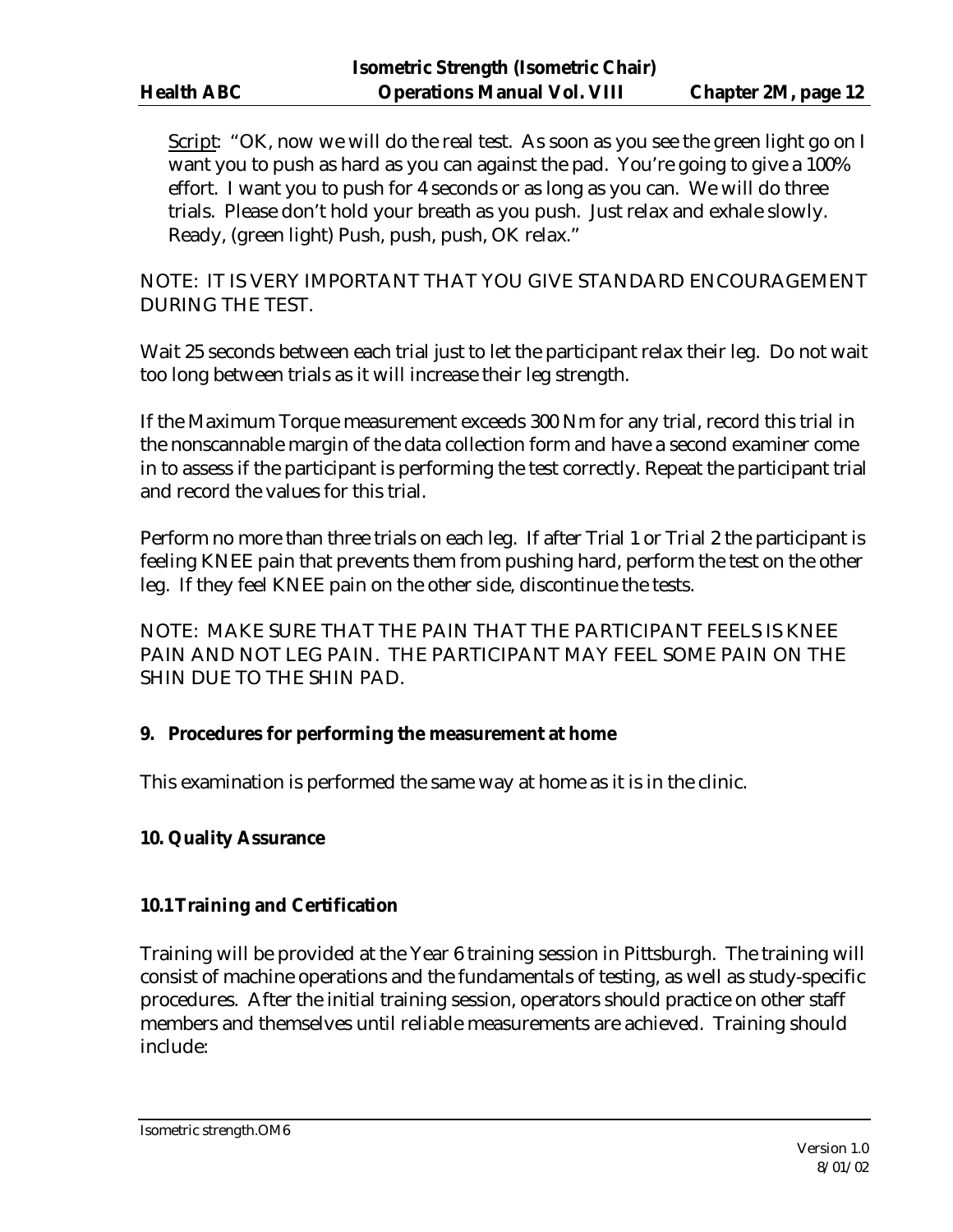- observe measurement by experienced examiner
- read manufacturer's user's guide and Health ABC OM with goal of understanding
	- the proper use of equipment
	- the proper calibration and adjustment of equipment
	- exclusions and safety considerations
	- detailed testing procedures
- practice on colleagues and volunteers who have no previous knowledge of the protocol

#### **10.2 Certification Requirements**

- Complete training requirements
- Recite exclusion criteria
- Demonstrate calibration and adjustment of isometric chair
- Perform test on three volunteers under the observation of clinic QC officer or designated isometric chair expert.

#### **10.3 Quality Assurance Checklist**

- $\square$  Participant questioned regarding knee replacement
- $\square$  Checked Data from Prior Visits report to determine side to test
- $\Box$  Participant correctly positioned in chair with knee joint at a 90-degree angle
- $\square$  Appropriate connecting rod chosen and recorded on form
- $\square$  Vertical seat adjustment correctly made (either from Data from Prior Visits Report or new adjustment).
- $\Box$  Seat height recorded
- $\square$  Back support moved to provide maximum lower back support (depth determined either from Data from Prior Visits Report or new adjustment).
- $\Box$  Seat depth recorded
- $\square$  Sensor was parallel with the shaft of the participant's thigh
- $\square$  Padding placed under the non-tested knee
- $\square$  Participant strapped into chair properly
- $\square$  Correct lower leg length (from Data from Prior Visits Report) entered into LCD or measured from mid-knee joint to base of the trolley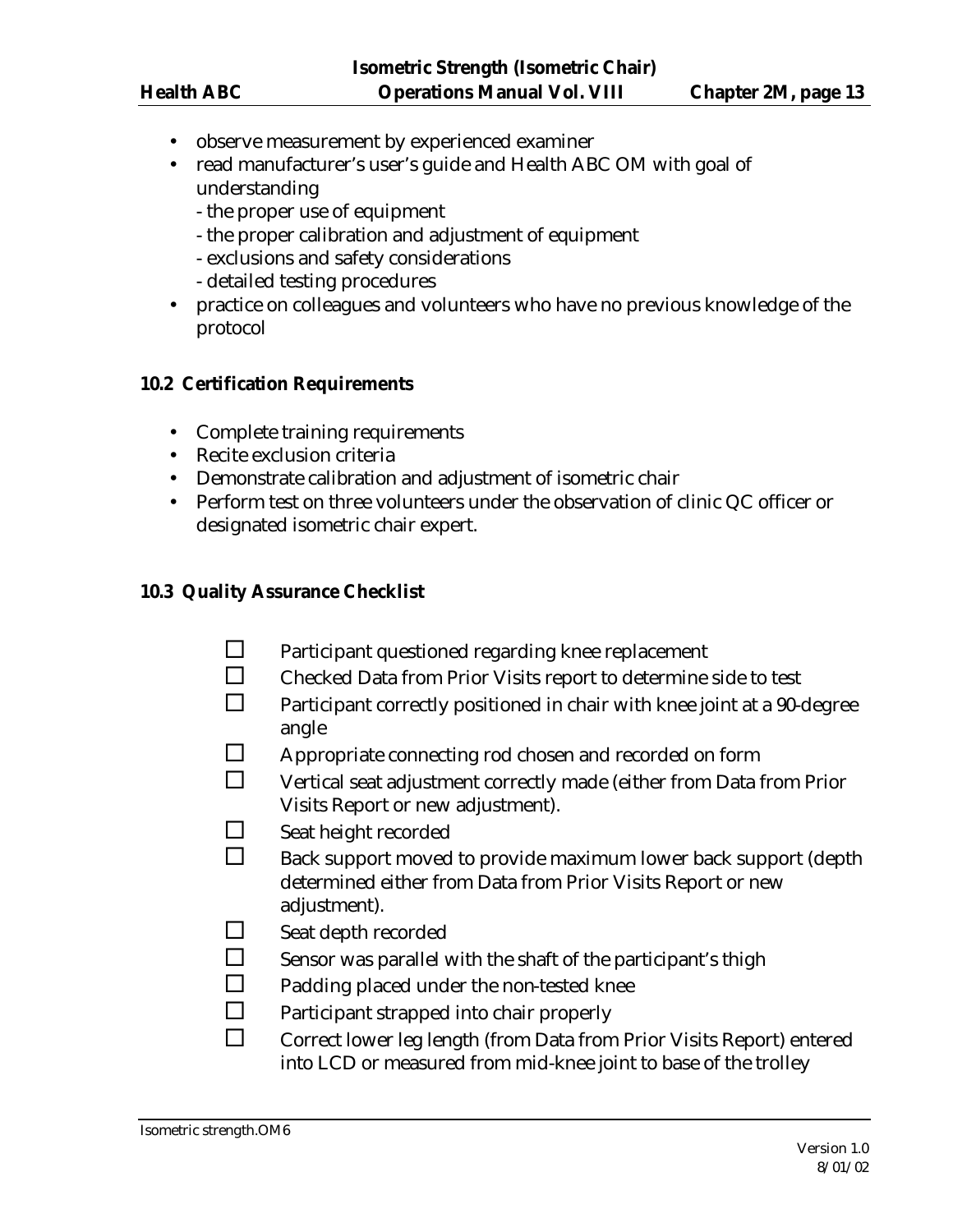- $\square$  Kim-wipe placed on the trolley heel
- $\Box$  Participant's heel correctly placed into the trolley and strapped into place using shin pad (not too tight)
- $\Box$  Performs final check for participant positioning (90 degree angle, thigh parallel to connecting rod)
- $\square$  Practice trial completed successfully
- $\square$  Standard level of encouragement (motivation and feedback) offered to participant
- $\square$  Key points from script stated and clearly delivered
- $\Box$  Test is correctly performed by participant: the heel must come off the rest, with the leg kicking out.
- $\square$  25 seconds passed between each trial
- $\square$  Data completely and accurately recorded:
	- $\Box$  leg being tested
	- $\Box$  leg length
	- $\Box$  maximum torque
	- $\square$  maximum rate torque
	- $\square$  reaction time
	- $\Box$  time to 50% MVTD
	- $\Box$  if test not performed, why?
- $\square$  Form correctly filled out
- $\square$  Reviewed form for completeness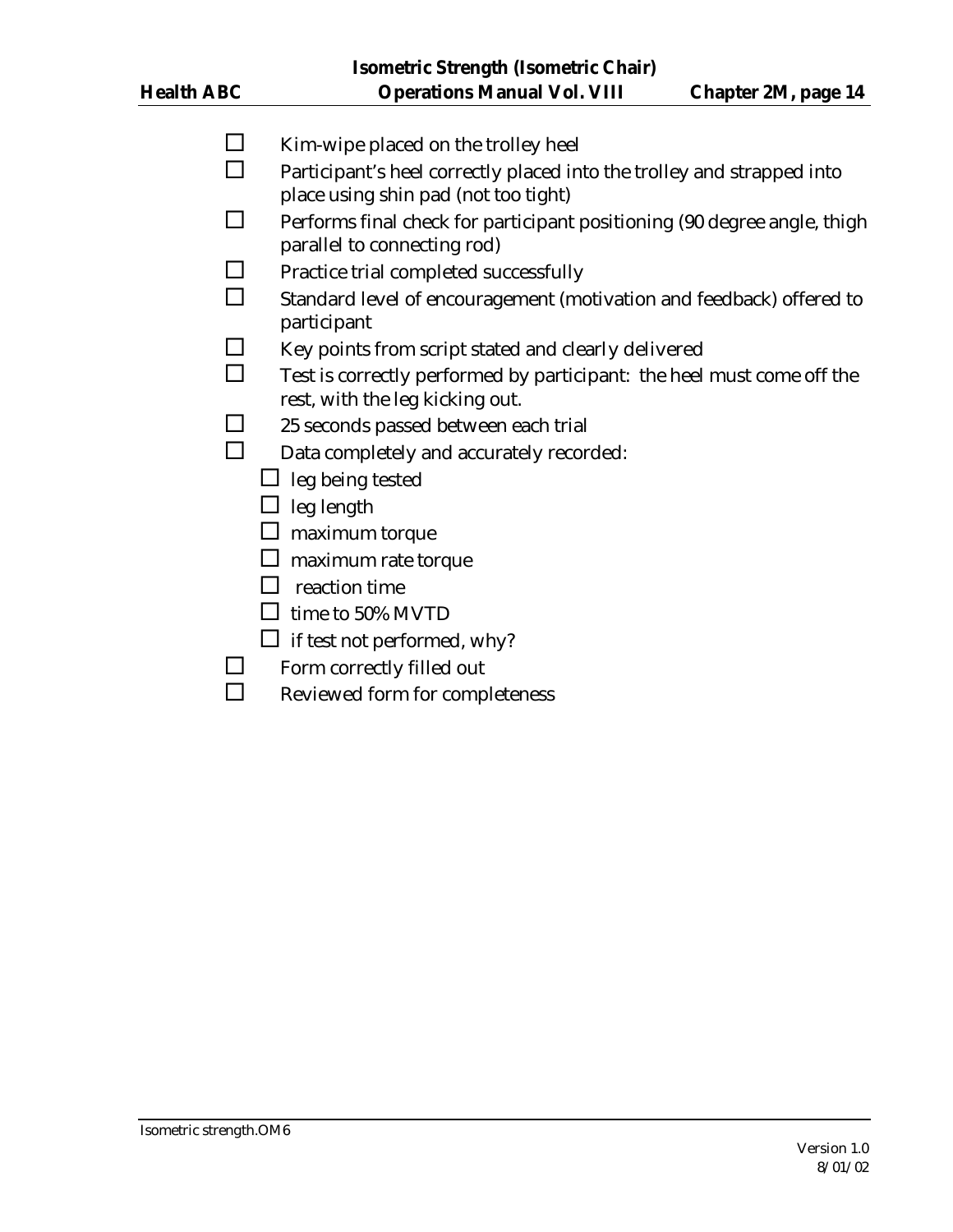## **Appendix 1 Calibration of Isometric Chair Part I**

- 1. Place isometric chair on its back
- 2. Flip sensor so that the back of the sensor is pointing up.
- 3. Slide calibration tube through the hole in sensor and into the foot of the chair. The sensor should be pointing straight up; NOT at an angle.
- 4. Insert the extension arm in sensor.
- 5. Insert the quick connect hook into the extension rod.
- 6. At the menu screen, press "C=CAL."
- 7. Press "C" until "Calibrate Torque Sensor?" appears on the screen.
- 8. Press "enter."
- 9. Enter the 1<sup>st</sup> weight in kilograms (preferably 0-the two weights used during calibration MUST have a 15 to 20 kg difference.)
- 10. Press "enter."
- 11. If using a weight greater than "0" hang the  $1<sup>st</sup>$  weight from the quick connect hook. If using "0" kilograms, then there is no weight to hang.
- 12. Press "enter."
- 13. If any weight is applied, remove weight.
- 14. Enter the 2nd weight in kilograms (again the 2nd weight MUST be 15 to 20 kg more than the 1<sup>st</sup> weight).
- 15. Press "enter."
- 16. Hang the 2nd weight from the quick connect hook. Make sure that the protective metal cover is not touching the sensor.
- 17. Press "enter."
- 18. Remove 2nd weight from quick connect hook.
- 19. Press "enter."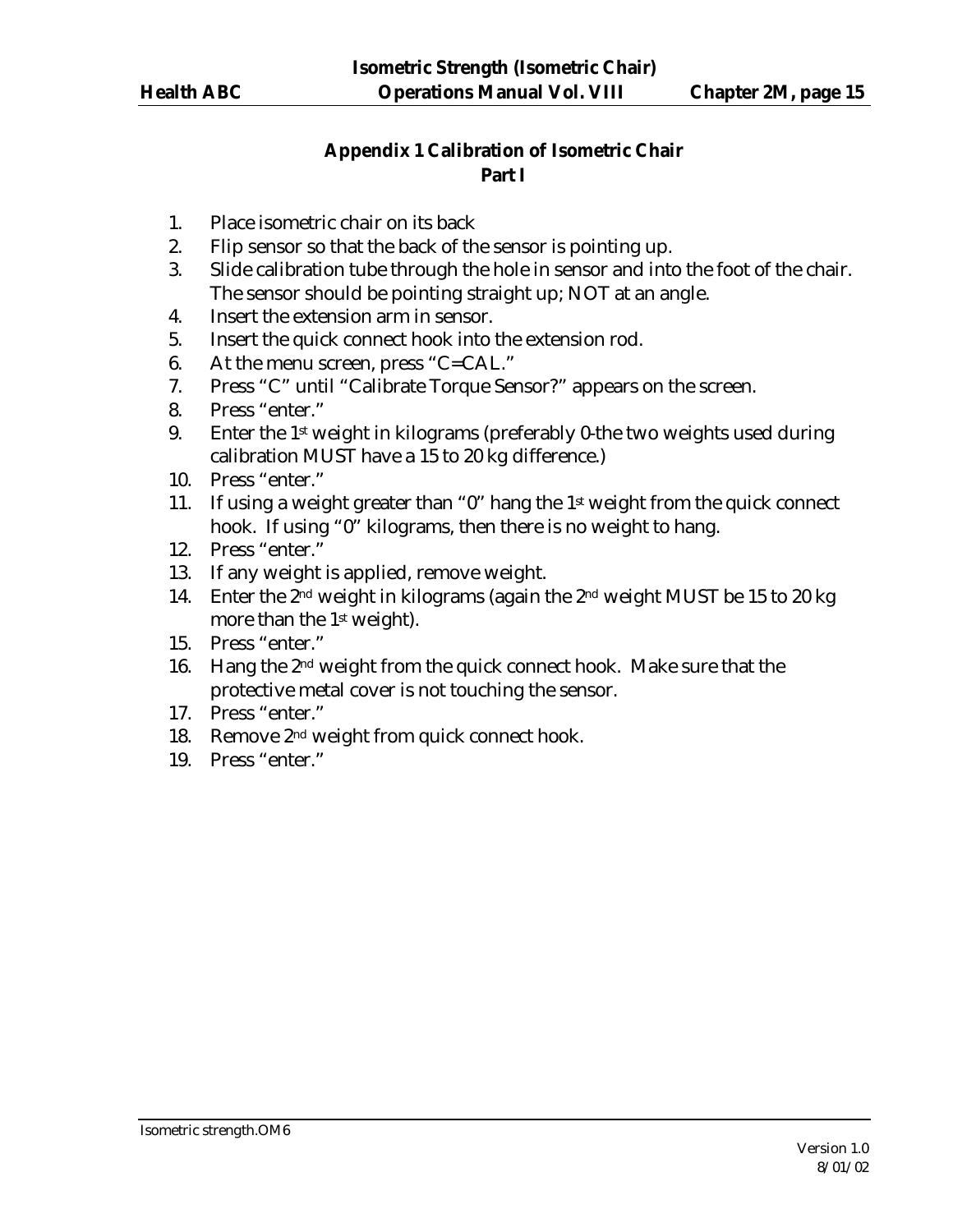# **Part II**

## **Checking Calibration**

- 1. After calibration procedure is completed, keep chair on its back in calibration position.
- 2. Press "C" until menu for "reset torque baseline level" is reached.
- 3. Press "enter." (This resets torque baseline level for the calibration position.)
- 4. Press "C" again to reach "change of length of lower leg" in menu.
- 5. Press "enter."
- 6. Press "1" for leg length (arbitrary value).
- 7. Press "enter."
- 8. Press "A" to get to "Real Time Torque Display" on menu (will read zero).
- 9. Hang the calibration weight.
- 10. Record calibration torque reading in calibration log. (Note that this is not a real torque as the leg length is arbitrarily set to 1.)
- 11. If calibration is not within  $+\sqrt{-3}$  calibration torque units of expected value, contact QA officer immediately.
- 12. Report any other concern about calibration to QA officer. Note that the system has an internal check that causes an "error" reading if calibration drifts by more than 3%.

Both field centers should mark the expected calibration torque units and actual #kg on the weight being used.

Pittsburgh units are: 22.67 kg / 228 Nm.

Memphis units are: 20 kg / 198 Nm.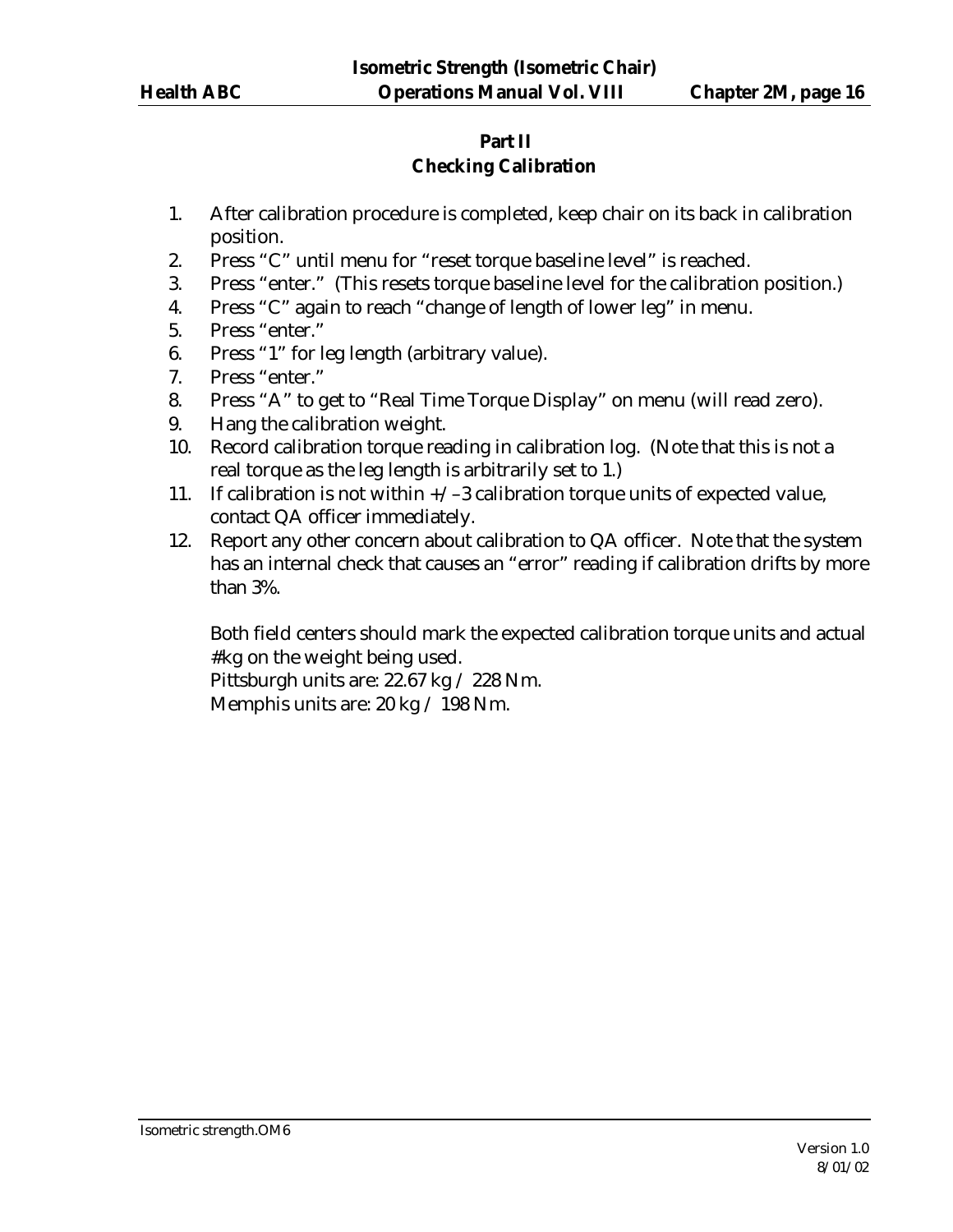## **Appendix 2 Step by step instructions for testing new participant**

- 1. Have participant sit in isometric chair.
- 2. Determine which connecting rod should be used (see operations manual).
- 3. Place connecting rods into central control unit.
- 4. Connect trolley into connecting rod.
- 5. Place participants heel onto the trolley.
- 6. Adjust seat height. Shaft of thigh should be parallel with connecting rod and at a slight angle. There should be approximately a finger width between the seat and the participant's thigh. Make sure that leg NOT being tested is NOT resting on the ground.
- 6.5 Record seat height position. Measure in mm as noted on picture below.



- 7. Adjust mesh back. Should provide substantial low back support.
- 7.5 Record seat depth position. Measure in mm as noted on picture above. Check that both sides are equal.
- 8. Place participant's heel into the heel rest.
- 9. Measure lower leg length from mid-knee joint to the base of the trolley.
- 10. Strap participant into the chair.
- 11. Place ankle strap above ankle. Allow some give when strapping ankle into trolley.
- 12. Perform one final check of participant positioning (knee at 90 degree angle, thigh parallel to connecting rod).
- 13. At menu screen on LCD, press "C=CAL" until lower leg length appears.
- 14. Press "enter."
- 15. Put lower leg length value in meters into LCD.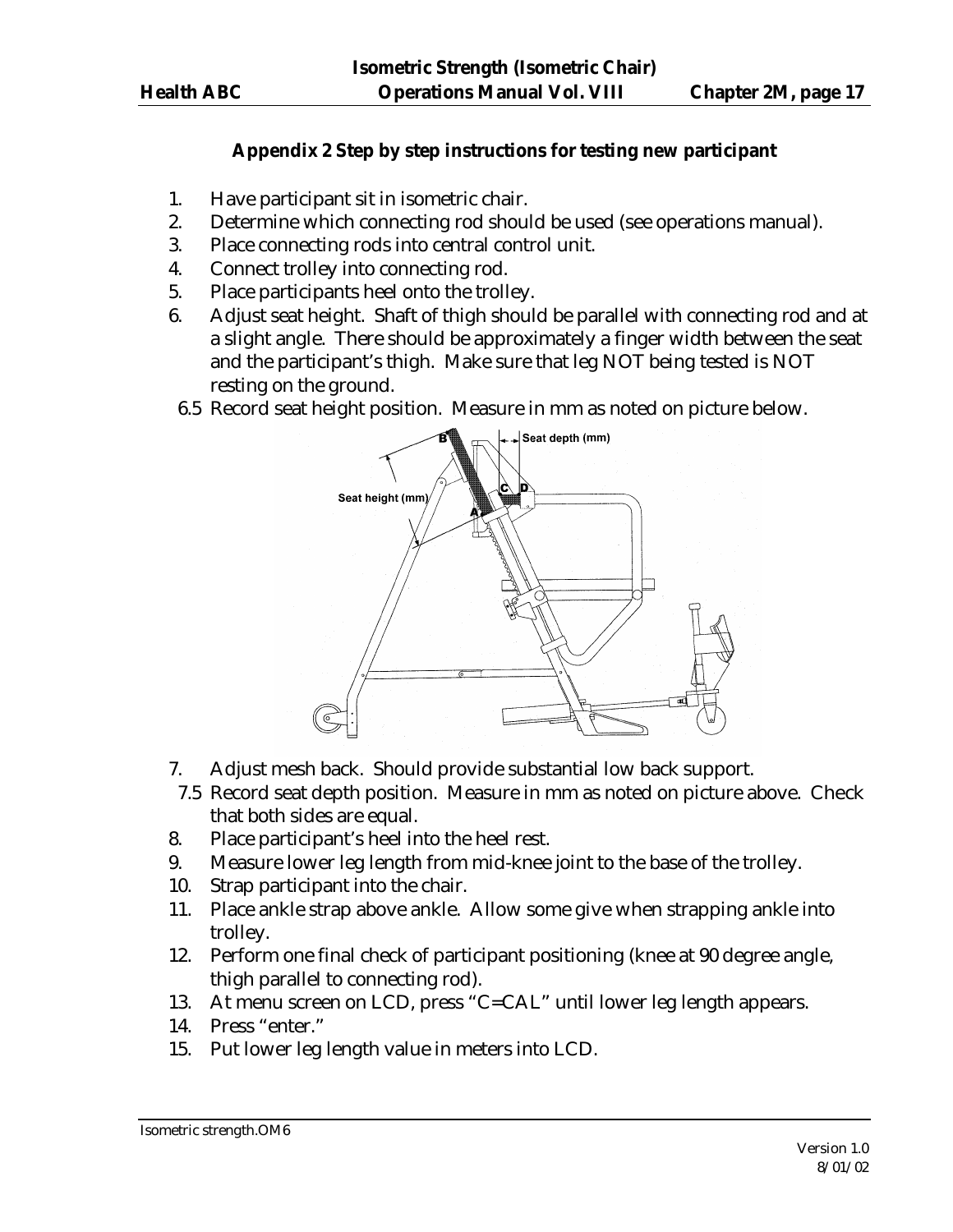- 16. Press "enter."
- 17. Have participant hold onto arm rests.
- 18. Select "A=Test" until "Run Isometric Test?" appears.
- 19. Press "enter."
- 20. As soon as the green light comes on, have participant push as hard as they can for 4 seconds or as long as they can.
- 21. Press "B" to view the Maximum Torque value. If the value is less than 300 Nm record all results. If the Maximum Torque value is 300 Nm or greater, record this trial in the nonscannable margin of the data collection form and have a second examiner assess if the participant is performing the test correctly.
- 22. Retest and record all results.
- 23. Press "A" to run another isometric capture test.
- 24. Repeat steps 17 to 22 for three trials only.

NOTE: IF ANY KNEE PAIN OCCURS THAT PREVENTS PARTICIPANT FROM PUSHING HARD AFTER TRIALS 1 OR 2, PERFORM TEST ON OTHER LEG. IF PAIN ON OTHER LEG AFTER TRIALS 1 OR 2 TERMINATE TEST.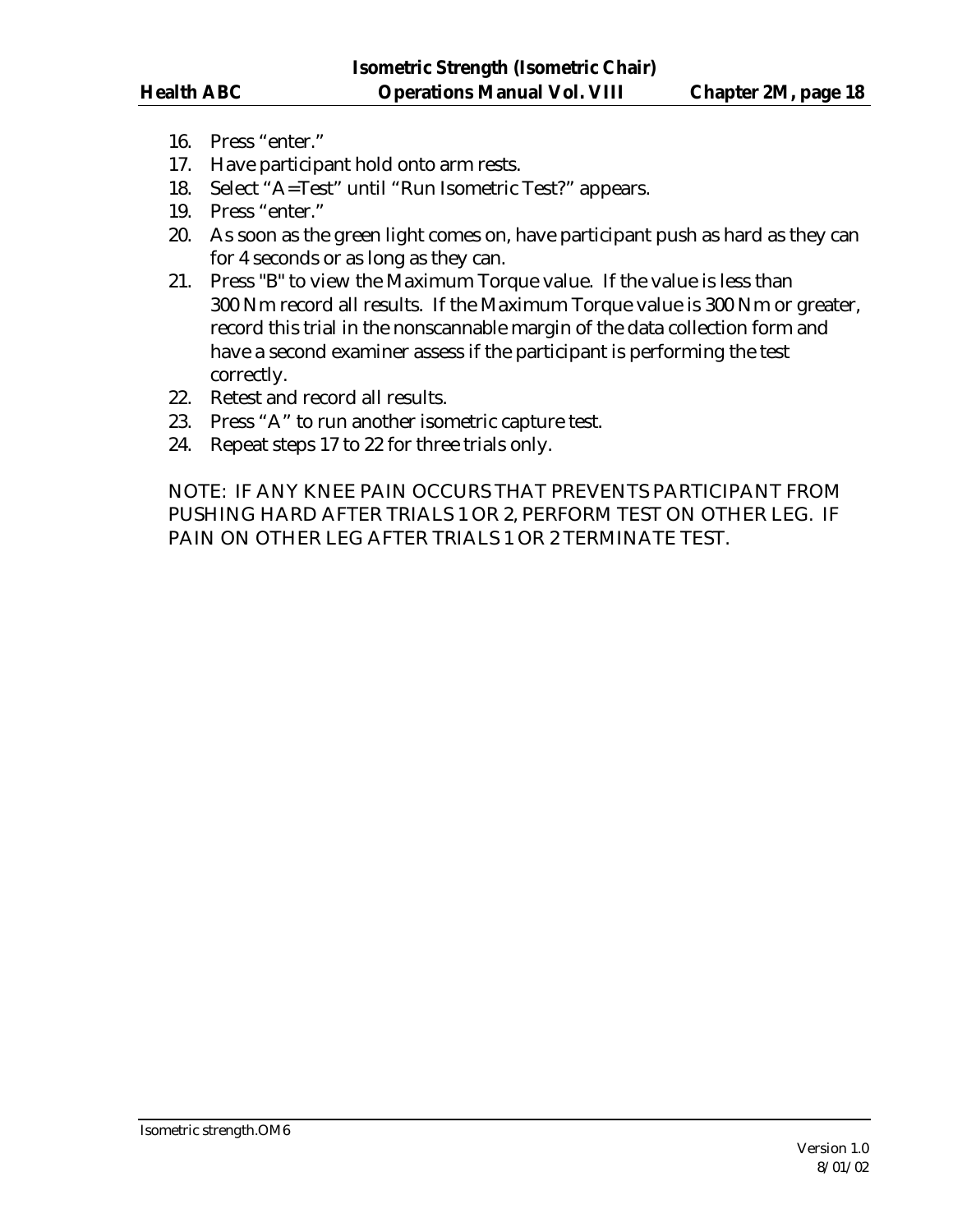## **Appendix 3 Step by step instructions for testing repeat participant**

Note: If the participant is not optimally seated for this test based on the seat height and depth measurements listed on the Data from Prior Visits Report, set up the test as though the participant is a new participant. It is more important that the test be administered with the participant in the proper position than reproducing a mistake in positioning from Year 3.

- 1. Have participant sit in isometric chair.
- 2. Determine which connecting rod should be used (see Data from Prior Visits Report).
- 3. Place connecting rods into central control unit.
- 4. Connect trolley into connecting rod.
- 5. Place participants heel onto the trolley.
- 6. Adjust seat height. Set at measurement listed on Data from Prior Visits Report.
- 6.5 Record seat height position (from Data from Prior Visits Report).



- 7. Adjust mesh back. This is determined by moving the mesh to reproduce the seat depth that is listed on the Data from Prior Visits Report. Should provide substantial low back support.
- 7.5 Record seat depth position. This should be the same as the position listed in the Data from Prior Visits Report. Check that both sides are equal.
- 8. Place participant's heel into the heel rest.
- 9. Record lower leg length from mid-knee joint to the base of the trolley (See Data from Prior Visits Report). Measure if different leg is being tested than was tested previously.